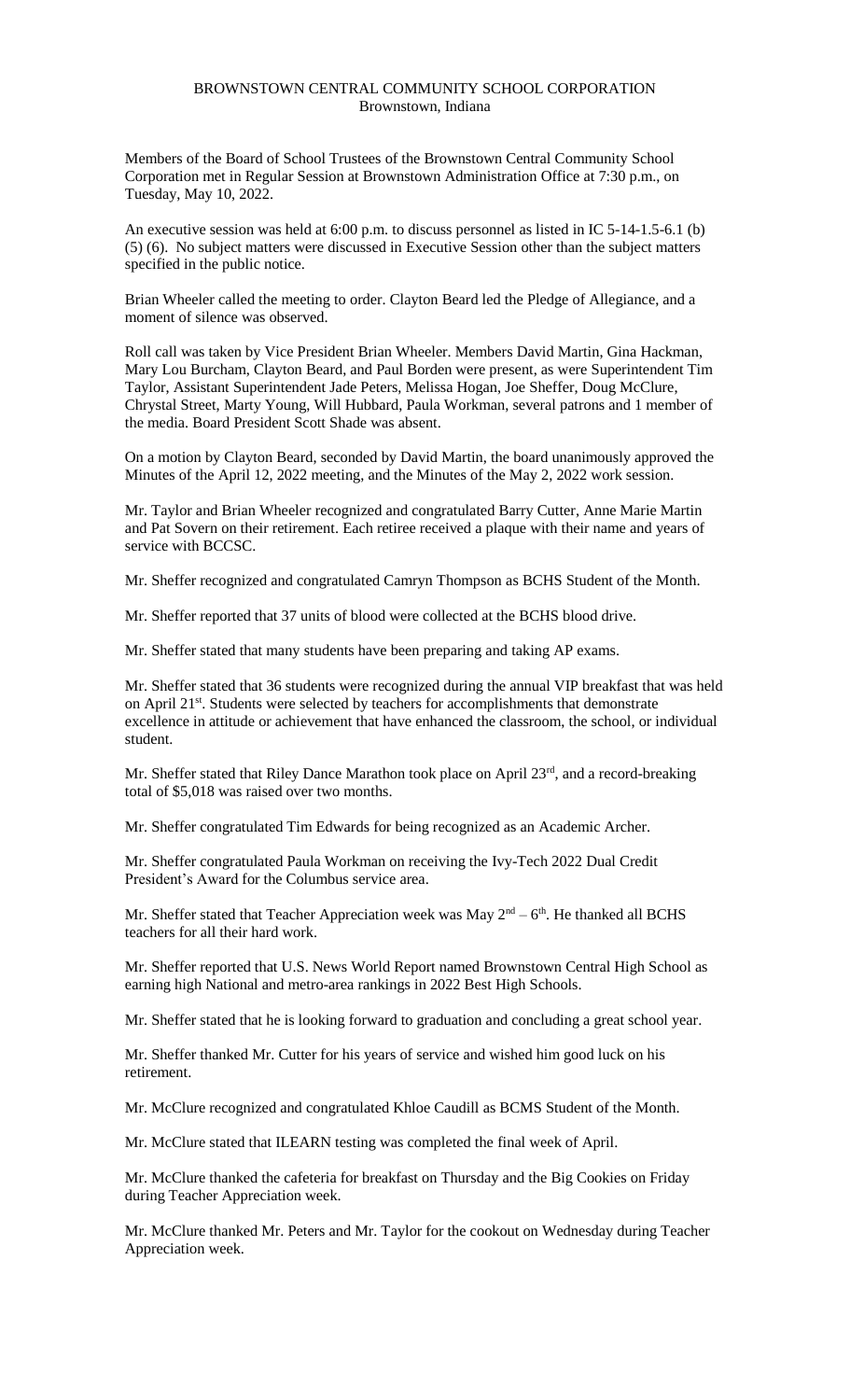Minutes of Meeting May 10, 2022 Page 2

Mr. McClure stated that 29 BCMS students would be departing for Washington D.C. on May 18<sup>th</sup>.

Mr. McClure stated that BCMS Spring Choir Concert will be on Tuesday, May 17<sup>th</sup> at 6 p.m.

Mr. McClure stated that BCMS Band will perform a Farewell Concert on Thursday, May 19<sup>th</sup>.

Mr. McClure stated that BCMS awards day program for grades 6 and 7 will be Wednesday, May 25<sup>th</sup> in the BCMS gymnasium at 1:55 p.m. Grade 8 will hold their awards program on Friday, May  $27<sup>th</sup>$  at 9:30 a.m. in the BCHS Auditorium.

Mr. McClure thanked Pat Sovern for her years of service and wished her good luck with her retirement.

Mr. McClure stated that BCMS Open House will be Monday, August 1st – Wednesday, August  $3<sup>rd</sup>$ , from 10 a.m. – 6 p.m.

Mr. McClure wished everyone a pleasant and enjoyable summer vacation.

Dr. Street recognized and congratulated Nolan Nehrt as BES Student of the Month.

Dr. Street stated that the Book Fair finished last week. BES has been working on a Read-a-Thon and students have been collecting money for the American Heart Association.

Dr. Street stated that BES Track and Field Days started this week.

Dr. Street reported that BES has finished ILEARN testing.

Dr. Street stated that students in Mrs. Shelton's 3<sup>rd</sup> grade class represented Hoosiers in the Wax Museum last week.

Dr. Street reported that the awards programs for each grade level will be the last week of school.

Dr. Street stated that Back to School Open House will be on Tuesday, August 2<sup>nd</sup>.

Dr. Street wished Anne Marie Martin and Sharon Pottschmidt best wishes in their retirement.

Dr. Street thanked the board for allowing her to work at BCCSC and wished them all the best.

Mr. Peters reported that there were no Emergency Allocations.

On a motion by Gina Hackman, seconded by Paul Borden, the board unanimously approved the payment of Claim Nos. 20869 through 20916 and 20938 through 20983, Lunch Fund Claims, and Payrolls 15, 16, and April Payroll Claims as follows:

| Fund | <b>Description</b>              | <b>Total</b> |
|------|---------------------------------|--------------|
| 0101 | Education                       | 11,301.76    |
| 0300 | <b>Operations</b>               | 82,336.92    |
| 2902 | Dennis and Nancy Sterling Grant | 381.75       |
| 3271 | STEM-5 Grant                    | 1,000.00     |
| 3769 | 2021-22 High Ability Program    | 703.40       |
| 7911 | 611-ARP                         | 445.78       |
| 7912 | 619-ARP                         | 346.21       |
| 7931 | <b>ESSERII</b>                  | 4486.65      |
|      | Total                           | \$101,002.47 |

| Fund | <b>Description</b>     | <b>Total</b> |
|------|------------------------|--------------|
| 0101 | Education              | 60,876.74    |
| 0300 | <b>Operations</b>      | 38,85014     |
| 7931 | <b>ESSER II</b>        | 1,357.30     |
| 7941 | Cares Act. COVID Grant | 2,396.17     |
|      | Total                  | \$103,480.35 |
|      |                        |              |

Lunch Fund Claims \$61,693.39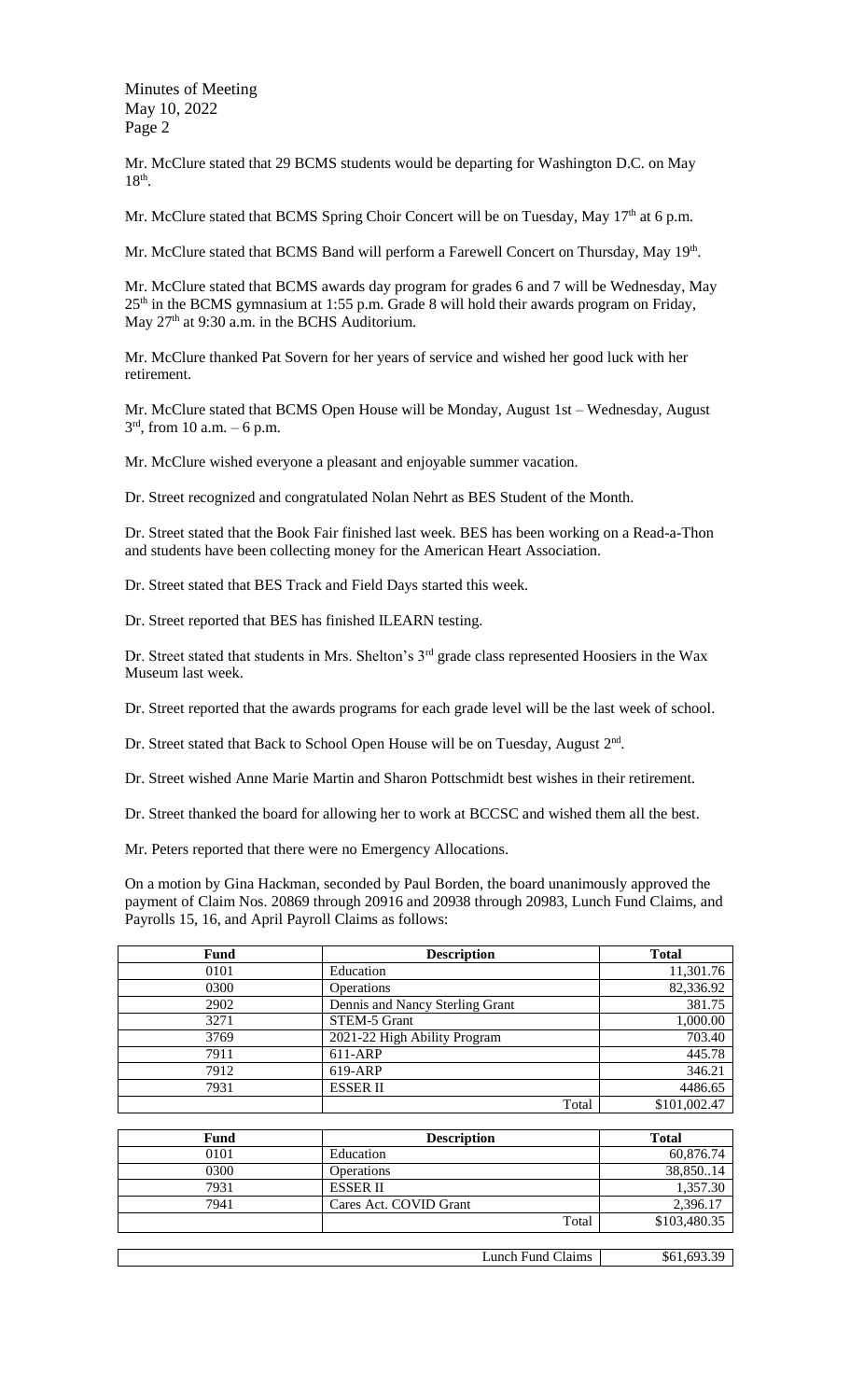| 16. and April Pavroll Claims<br>Payrolls 15. | \$1,250,545.72     |
|----------------------------------------------|--------------------|
| Total                                        | 516 721 93<br>31.5 |

Mr. Peters then went over the Monthly Budget and Extra-Curricular Reports.

On a motion by David Martin, seconded by Mary Lou Burcham, the board unanimously approved the following Field Trip Requests:

| <b>Date</b>         | Organization                                          | <b>Destination</b>                | No. of<br><b>Chaperones</b> | No. of<br><b>Students</b> |
|---------------------|-------------------------------------------------------|-----------------------------------|-----------------------------|---------------------------|
| May 9, 2022         | <b>BCHS JAG</b>                                       | <b>Brownstown Welcome</b><br>Sign |                             | 7                         |
| May 9, 2022         | <b>BCHS JAG</b>                                       | <b>Brownstown Welcome</b><br>Sign |                             | 10                        |
| May 11, 2022        | <b>BCHS JAG</b>                                       | <b>Brownstown Walking</b><br>Path |                             | 10                        |
| May 13, 2022        | <b>BCHS</b> German II<br>Class                        | Jackson-Washington<br>Forestry    | $\mathfrak{D}$              | 24                        |
| May 16, 2022        | <b>BCHS</b> Culinary and<br>Entrepreneurship<br>Class | Schocke's Food Truck              | $\mathfrak{D}$              | 18                        |
| May 24, 2022        | <b>BCMS MIMH Class</b>                                | Spring Mill State Park            | 2                           | 3                         |
| July 12-14,<br>2022 | <b>BCHS</b> Football                                  | Hanover College                   | 6                           | $45 - 50$                 |

## **FIELD TRIP REQUESTS**

On a motion by Gina Hackman, seconded by Mary Lou Burcham, the board unanimously approved the following Facility Use Requests:

## **FACILITY USE PERMITS**

| Date                         | <b>Organization and Event</b>                              | <b>Facility Needed</b>     |
|------------------------------|------------------------------------------------------------|----------------------------|
| May 20, 2022                 | <b>Lutheran Central</b><br>(Track and Field)               | <b>BCHS</b> Track          |
| May 23, 2022                 | BCMS 7 <sup>th</sup> Grade<br>(Track and Field Day)        | <b>BCHS</b> Track          |
| June $-$ Sept. 2022          | Ohio Valley Sport Production<br>(Baseball Tournaments)     | <b>BCHS Baseball Field</b> |
| June 6 and June 8,<br>2022   | <b>BCHS</b> Football Team<br>(Speed Power Camp)            | <b>BCHS</b> Auxiliary Gym  |
| June 13 and June 15,<br>2022 | <b>BCHS</b> Football Team<br>(Speed Power Camp)            | <b>BCHS</b> Auxiliary Gym  |
| June 20 and June 22,<br>2022 | <b>BCHS</b> Football Team<br>(Speed Power Camp)            | <b>BCHS</b> Auxiliary Gym  |
| June 27 and June 29,<br>2022 | <b>BCHS</b> Football Team<br>(Speed Power Camp)            | <b>BCHS</b> Auxiliary Gym  |
| July 11 and July 14,<br>2022 | <b>BCHS</b> Football Team<br>(Speed Power Camp)            | <b>BCHS</b> Auxiliary Gym  |
| July 18, 2022                | Purdue Ext. Jackson County 4-H<br>(4-H Project Judging)    | <b>BES</b> Stage           |
| July 20, 2022                | Purdue Ext. Jackson County 4-H<br>(4-H Project Judging)    | <b>BES</b> Kitchen         |
| July 23, 2022                | Jackson County United Way<br>(Rock' n Ready School Supply) | <b>BCMS</b> Gym            |
| August 8, 2022               | The Arc of Jackson County<br>(Wrestling Fundraiser Event)  | <b>BCHS</b> Main Gym       |
| March 14, 2023               | <b>BC</b> Band<br>(March Madness Concert)                  | <b>BCHS</b> Auditorium     |
| May 18, 2023                 | <b>BC</b> Band<br>(BCMS Band Farewell Concert)             | <b>BCHS</b> Auditorium     |
| May 19, 2023                 | <b>BC</b> Band<br>(BCHS Band Finale Concert)               | <b>BCHS</b> Auditorium     |
| May 19, 2023                 | Lutheran Central<br>(Track and Field)                      | <b>BCHS</b> Track          |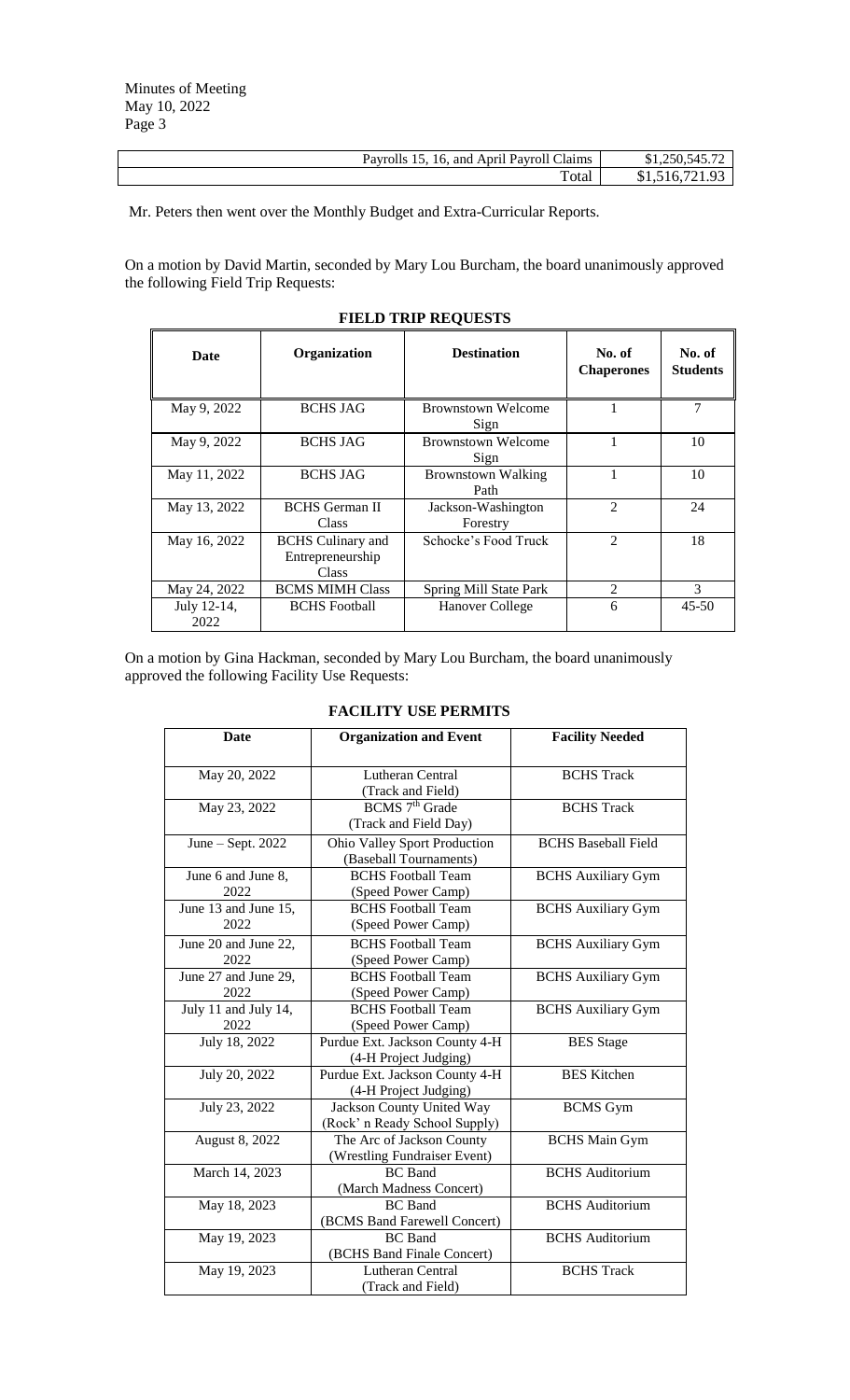Minutes of Meeting May 10, 2022 Page 4

On a motion by Gina Hackman, seconded by Clayton Beard, the board unanimously approved the following Personnel Actions:

| <u>KESIGNATIONS/TEKWIINATIONS.</u> |                                                                   |
|------------------------------------|-------------------------------------------------------------------|
| Karen Ault                         | <b>BCMS</b> Robotics Coach                                        |
| Kimberly Booher                    | BCMS 8 <sup>th</sup> Grade Volleyball Coach                       |
| Keeli Darlage                      | BCMS 6th Grade Volleyball Coach                                   |
| Jamie Durham                       | <b>BCHS</b> Special Needs Aide                                    |
| Colton Patriquin                   | <b>BCHS</b> Assistant Football #2                                 |
| Mallory Underwood                  | <b>BES Special Needs Aide</b>                                     |
| Jennie York                        | <b>BCHS</b> Special Needs Aide                                    |
| <b>RECOMMENDATIONS:</b>            |                                                                   |
| Kerri Allman                       | <b>BCCSC Summer Help</b>                                          |
| Lydia Benter                       | <b>BCHS Head Cheerleading Coach</b>                               |
| Peggy Carter                       | <b>BCCSC Summer Help</b>                                          |
| <b>Heather Foster</b>              | <b>BCCSC Summer Help</b>                                          |
| <b>Barb Graham</b>                 | <b>BCCSC Summer Help</b>                                          |
| Hanna Hunsucker                    | <b>BES Temporary Teaching Position</b>                            |
| Lydia Killey                       | <b>BCCSC Summer Help</b>                                          |
| Sophie Kreis                       | <b>BES Temporary Teaching Position</b>                            |
| Maren McClure                      | <b>BCCSC Summer Help</b>                                          |
| Joseph Murphy                      | <b>BCCSC Summer Help</b>                                          |
| <b>Riley Nuss</b>                  | <b>BCCSC Summer Help</b>                                          |
| Christina Ritz                     | <b>BCHS Night Custodian</b>                                       |
| Riley Robinson                     | BES Special Education Multi-Categorical Teacher                   |
| <b>Brittany Stevens</b>            | <b>BCHS</b> Special Needs Aide                                    |
| Laura Stice                        | <b>BCCSC Summer Help</b>                                          |
| Troy Thompson                      | <b>BCCSC</b> Maintenance                                          |
| <b>Lauren Voss</b>                 | BES Special Education Pre-School Teacher                          |
| Spencer Wells                      | <b>BCCSC Summer Help</b>                                          |
| Mackenzi Wilkinson                 | BES Special Edu. Transition to Middle School/Intervention Teacher |
| <b>Heather Williams</b>            | <b>BCHS</b> Special Needs Aide                                    |
| <b>RETIREMENT:</b>                 |                                                                   |
| Alan Ballard                       | <b>BCCSC Bus Driver (Route 27)</b>                                |

**RESIGNATIONS/TERMINATIONS:**

Mr. Taylor recommended Marty Young as the BES Principal. On a motion by Paul Borden, seconded by David Martin, the board unanimously approved the recommendation.

Mr. Taylor asked approval of Contract of Psychological Service with Christopher and Associates for the 2022-2023 school year. On a motion by Mary Lou Burcham, seconded by David Martin, the board unanimously approved the contract.

Mr. Peters stated that bids for the Bus Barn Project were opened at 1 p.m. on May 9<sup>th</sup>. There was 1 bid received by T&G Construction with a base bid of \$759,898. Alternate 1 asphalt paving: Add \$85,000.00. Alternate 2 asphalt paving: Add \$38,000.00. Alternate 3 asphalt paving: Add \$15,000.00. Alternate 4 Bus Storage Building: Add \$264,521.00. Alternate 5 In-Floor Heating: Add \$19,000.00, with a combined total of \$1,181,419.00. Mr. Peters recommended rejecting the bid from T&G Construction. On a motion by David Martin, seconded by Clayton Beard, the board unanimously approved the rejection.

Mr. Peters reported to the board the results of the bus fuel and supply bids for July 1, 2022 – June 30, 2023. They were advertised in the papers on April  $13<sup>th</sup>$  and April  $20<sup>th</sup>$  with bids opening on May  $5<sup>th</sup>$  at 10:00 a.m. Premier was the only bidder on the bus fuel with a bid at \$3.1059 for unleaded, \$4.3132 for diesel and \$3.39 per gallon for DEF fuel. T&R Garage was the only bidder for service and supplies with a bid of \$9,587.01 for (35 buses) filters and oil changes, and \$1,925.00 for (35 buses) DOT safety inspection which includes king pin and brake inspection. Mr. Peters recommended Premier for the fuel supply bid and T&R Garage for service and supplies. On a motion by Gina Hackman, seconded by Paul Borden, the board unanimously approved the fuel and supply bids.

Mr. Taylor asked for approval of 2022-2023 Student and Athletic Handbooks. On a motion by Paul Borden, seconded by Gina Hackman, the board unanimously approved the handbooks.

Mr. Taylor asked for approval of textbook adoption. On a motion by David Martin, seconded by Mary Lou Burcham, the board unanimously approved the adoption.